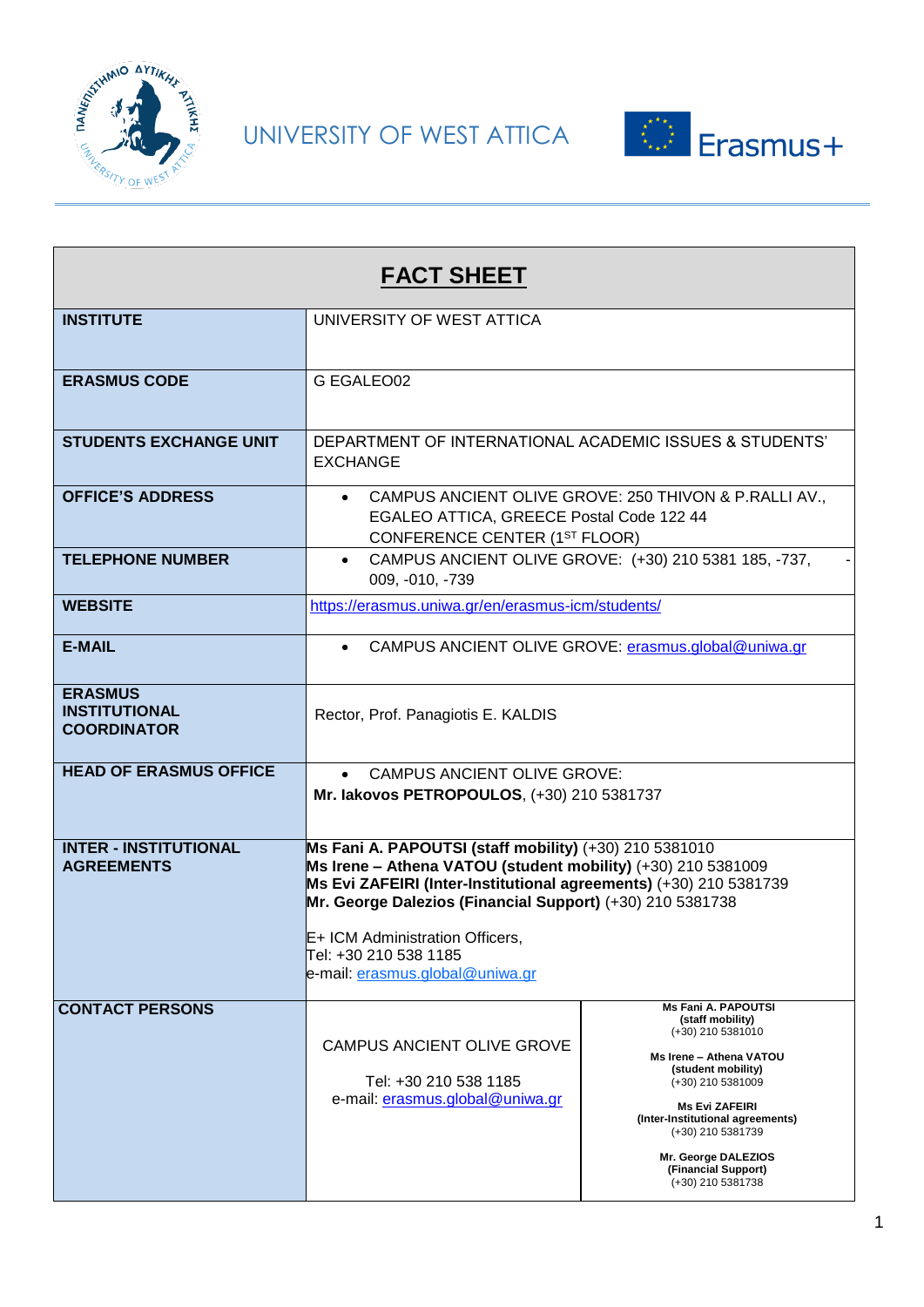



| <b>APPLICATION</b><br><b>DEADLINE</b>     | <b>Autumn Semester</b><br>15 <sup>th</sup> June                                                                                                                                                                       | <b>Spring Semester</b><br>15 <sup>th</sup> November |  |
|-------------------------------------------|-----------------------------------------------------------------------------------------------------------------------------------------------------------------------------------------------------------------------|-----------------------------------------------------|--|
|                                           |                                                                                                                                                                                                                       |                                                     |  |
|                                           | <b>Autumn Semester</b>                                                                                                                                                                                                | <b>Spring Semester</b>                              |  |
|                                           | End of September - 3rd week of January                                                                                                                                                                                | End of February - 3rd week of June                  |  |
|                                           | No lectures are given on the following days:                                                                                                                                                                          |                                                     |  |
| <b>ACADEMIC</b>                           | 14thSeptember                                                                                                                                                                                                         | 30 <sup>th</sup> January                            |  |
| <b>CALENDAR</b>                           | 28 <sup>th</sup> October<br>17th November                                                                                                                                                                             | Ash Monday<br>25 <sup>th</sup> March                |  |
|                                           | 6 <sup>th</sup> January                                                                                                                                                                                               | 1 <sup>st</sup> May                                 |  |
|                                           | Christmas Holiday: 23rd December - 7th January                                                                                                                                                                        |                                                     |  |
|                                           | Two weeks Easter break.                                                                                                                                                                                               |                                                     |  |
| <b>APPLICATION</b>                        | The IRO or the student should send via email:                                                                                                                                                                         |                                                     |  |
| <b>DOCUMENTS FOR</b><br><b>ACCEPTANCE</b> | <b>Application Form</b><br>Learning Agreement (Before the Mobility)                                                                                                                                                   |                                                     |  |
|                                           | English Language Certificate                                                                                                                                                                                          |                                                     |  |
|                                           | Passport                                                                                                                                                                                                              |                                                     |  |
| <b>REGISTRATION</b>                       | All Erasmus students upon their arrival should register at the Secretariat of their                                                                                                                                   |                                                     |  |
|                                           | Department. Afterwards, they will receive their @uniwa.gr email account as well<br>as a username and password in order to have access to the university's online                                                      |                                                     |  |
|                                           | services and apply for a Student ID card ("paso").                                                                                                                                                                    |                                                     |  |
| <b>SYSTEM OF STUDY</b>                    | The basic unit of a study program is a course. A typical course consists of a                                                                                                                                         |                                                     |  |
| <b>COURSES</b>                            | series of lectures and an assignment. An assignment can be either a written<br>exam or a written assignment.                                                                                                          |                                                     |  |
|                                           |                                                                                                                                                                                                                       |                                                     |  |
| <b>EXAM PERIOD</b>                        | <b>Autumn Semester</b><br>$3rd$ week of January -                                                                                                                                                                     | <b>Spring Semester</b><br>2rd and 3rd week of June  |  |
|                                           | 1 <sup>st</sup> week of February (2 weeks)                                                                                                                                                                            | (2 weeks)                                           |  |
| <b>GRADE SYSTEM</b>                       | Hellenic grading system is based on a 1 to 10 scale:                                                                                                                                                                  |                                                     |  |
|                                           | Less than $5 - FAIL$                                                                                                                                                                                                  |                                                     |  |
| <b>CREDIT SYSTEM</b>                      | UNIWA has completely adopted the ECTS credit system.                                                                                                                                                                  |                                                     |  |
|                                           | The estimated workload for full time student in one academic year is 60 ECTS<br>credits, meaning 30 ECTS credits per semester and 20 ECTS credits for a 3-                                                            |                                                     |  |
|                                           | month period.                                                                                                                                                                                                         |                                                     |  |
| <b>STUDENT FEES</b>                       | UNIWA does not charge Erasmus students with tuition fees.                                                                                                                                                             |                                                     |  |
| <b>LANGUAGE</b>                           | English: B2                                                                                                                                                                                                           |                                                     |  |
| <b>REQUIREMENTS</b>                       | The main language of instruction at UNIWA is Greek. However, there are<br>many courses available in English (see Course Catalogue).                                                                                   |                                                     |  |
| <b>ACCOMMODATION</b>                      |                                                                                                                                                                                                                       |                                                     |  |
|                                           | The University of West Attica does not provide accommodation to its students.<br>Students are advised to use well-known and reliable websites in order to avoid<br>any scams. Useful links: https://stayinathens.com/ |                                                     |  |
|                                           | It is advisable that the students should also address ESN (European Student<br>Network) West Attica for help and support.                                                                                             |                                                     |  |
|                                           | Their e-mail address is: esnwestattica@gmail.com<br>and their website is: https://westattica.esngreece.gr/                                                                                                            |                                                     |  |